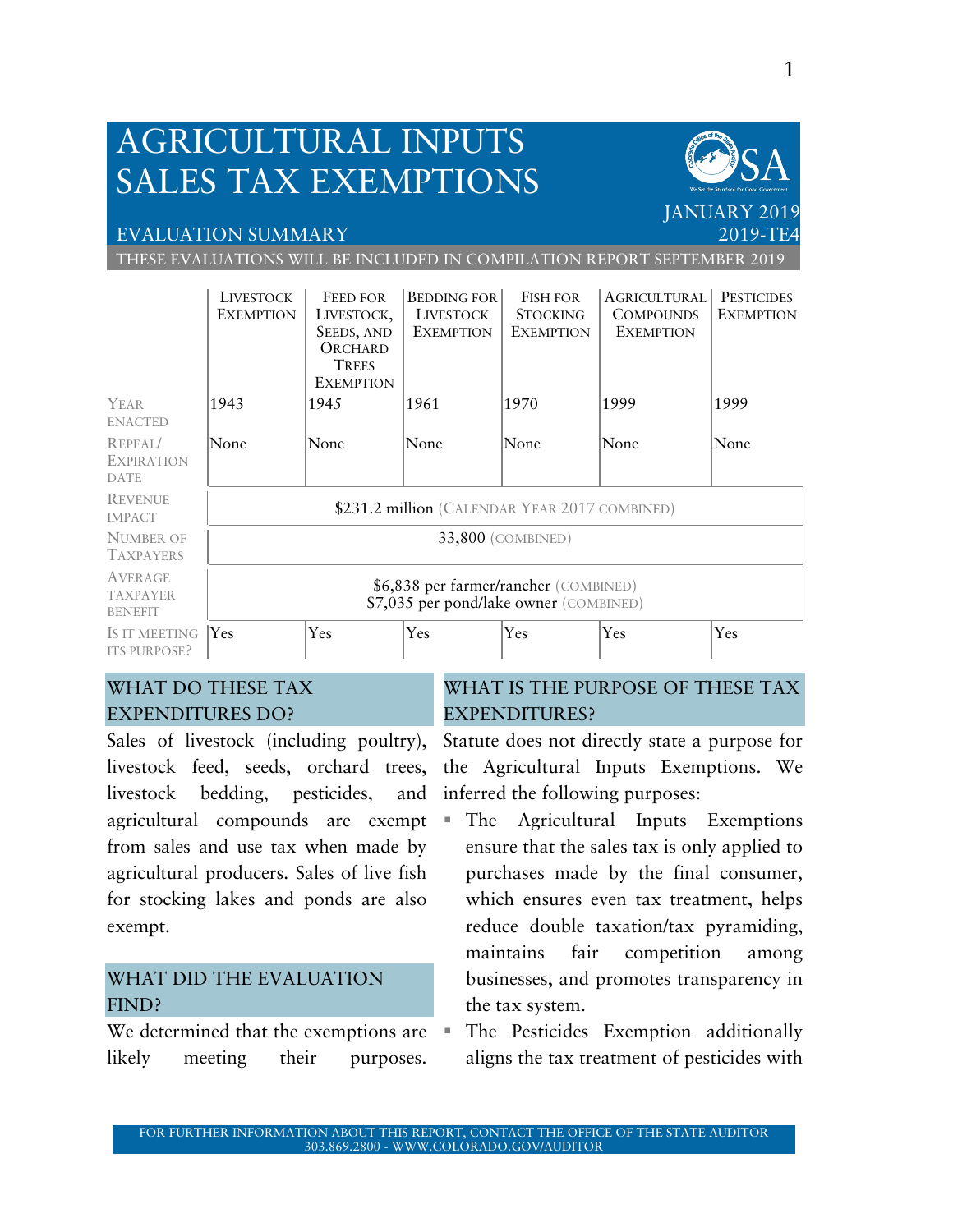Eliminating them would result in an increased cost to the agricultural sector. WHAT POLICY CONSIDERATIONS DID THE EVALUATION IDENTIFY? The General Assembly may want to consider clarifying whether sales of several agricultural inputs, including fertilizer, soil conditioners, fish for non-

stocking purposes, and animal embryos should be covered by the exemptions.

that of neighboring states where pesticides are exempt from sales tax.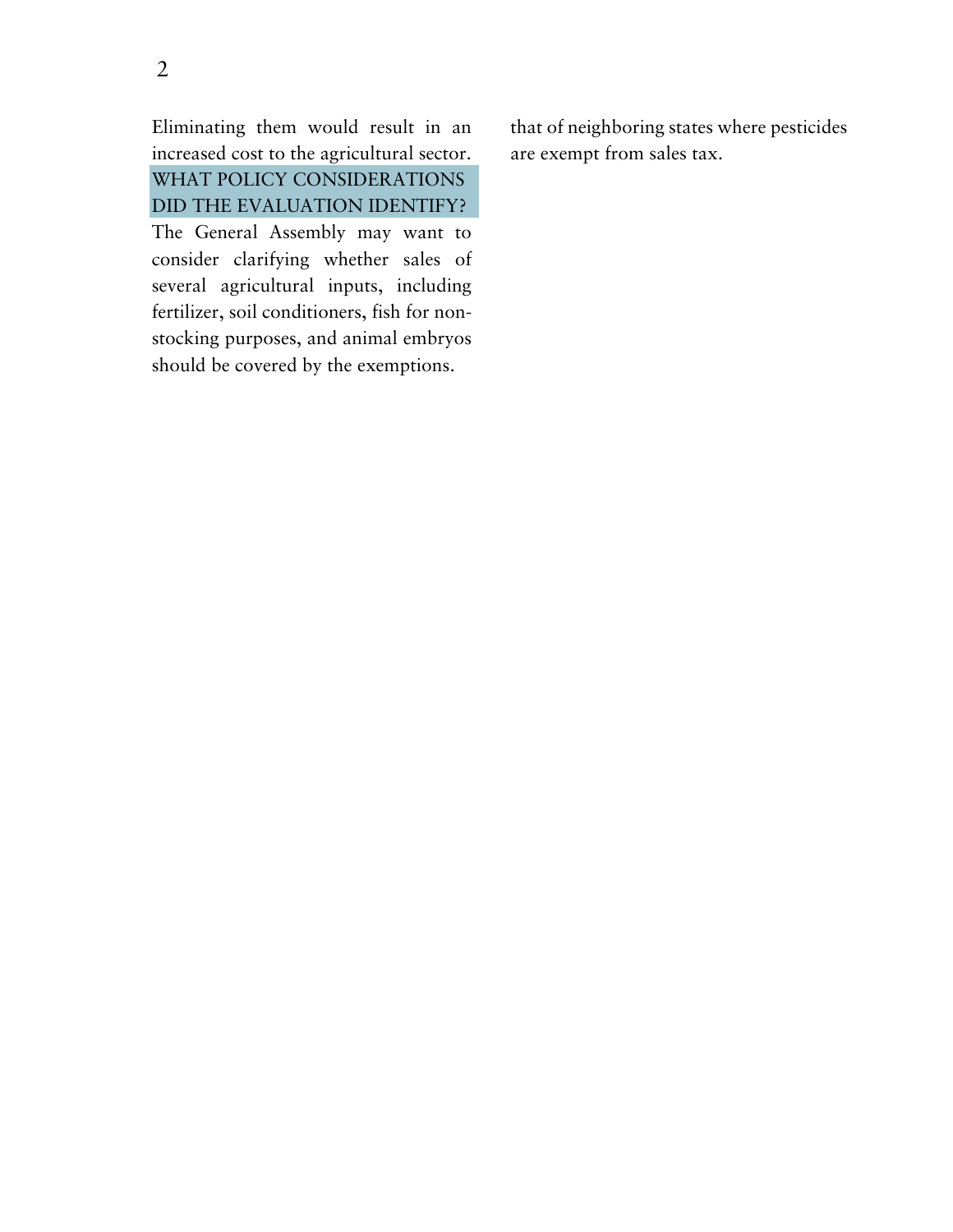# AGRICULTURAL INPUTS SALES TAX EXEMPTIONS EVALUATION RESULTS

## WHAT ARE THESE TAX EXPENDITURES?

This evaluation covers several sales and use tax exemptions for items agricultural producers commonly purchase, which together exempt most inputs to agricultural operations from state sales and use tax. For the purposes of this report, we have included aquaculture, the process of raising fish for commercial sale, within our use of the term "agriculture." EXHIBIT 1.1 provides information about each of these exemptions, which we refer to collectively as the Agricultural Inputs Sales Tax Exemptions (Agricultural Inputs Exemptions).

| EXHIBIT 1.1.<br><b>AGRICULTURAL INPUTS EXEMPTIONS</b>                                                                                                                                                                                            |                                                                                           |                               |  |  |  |  |
|--------------------------------------------------------------------------------------------------------------------------------------------------------------------------------------------------------------------------------------------------|-------------------------------------------------------------------------------------------|-------------------------------|--|--|--|--|
| <b>DESCRIPTION OF EXEMPTION</b>                                                                                                                                                                                                                  | <b>STATUTE</b>                                                                            | <b>YEAR</b><br><b>ENACTED</b> |  |  |  |  |
| Livestock, including most animals used in<br>agriculture                                                                                                                                                                                         | Section 39-26-716(3)(a)<br>and $(4)(a)$ , C.R.S.                                          | 1943                          |  |  |  |  |
| Feed for livestock, seeds, and orchard trees                                                                                                                                                                                                     | Section 39-26-<br>$716(4)(b)$ , C.R.S.                                                    | 1945                          |  |  |  |  |
| Straw and bedding for livestock                                                                                                                                                                                                                  | Section 39-26-716(4)(c)                                                                   | 1961                          |  |  |  |  |
| Fish for stocking purposes                                                                                                                                                                                                                       | Section 39-26-716(4)(a)                                                                   | 1970                          |  |  |  |  |
| Agricultural compounds, including fungicides,<br>herbicides, insecticides, and spray adjuvants;<br>semen for agricultural or ranching purposes;<br>hormones, vaccines, and growth regulating<br>compounds administered to livestock <sup>1</sup> | Sections 39-26-<br>$102(9)(a)$ , $(19)(c)$ and<br>(d), and 39-26-<br>$104(1)(a)$ , C.R.S. | 1999                          |  |  |  |  |
| Pesticides <sup>1</sup>                                                                                                                                                                                                                          | Section 39-26-<br>102(19)(d)                                                              | 1999                          |  |  |  |  |
| SOURCE: Office of the State Auditor review of Colorado Revised Statutes.<br><sup>1</sup> Between March 2010 and June 2011, sales tax was temporarily levied on the sale of<br>pesticides and most agricultural compounds.                        |                                                                                           |                               |  |  |  |  |

In addition, sales of agricultural inputs exempt from state sales tax are exempt from local sales taxes in statutory cities and counties, which have their local sales taxes collected by the State on their behalf. This is because statute [Section 29-2-105(1)(d)(I), C.R.S.] mandates that these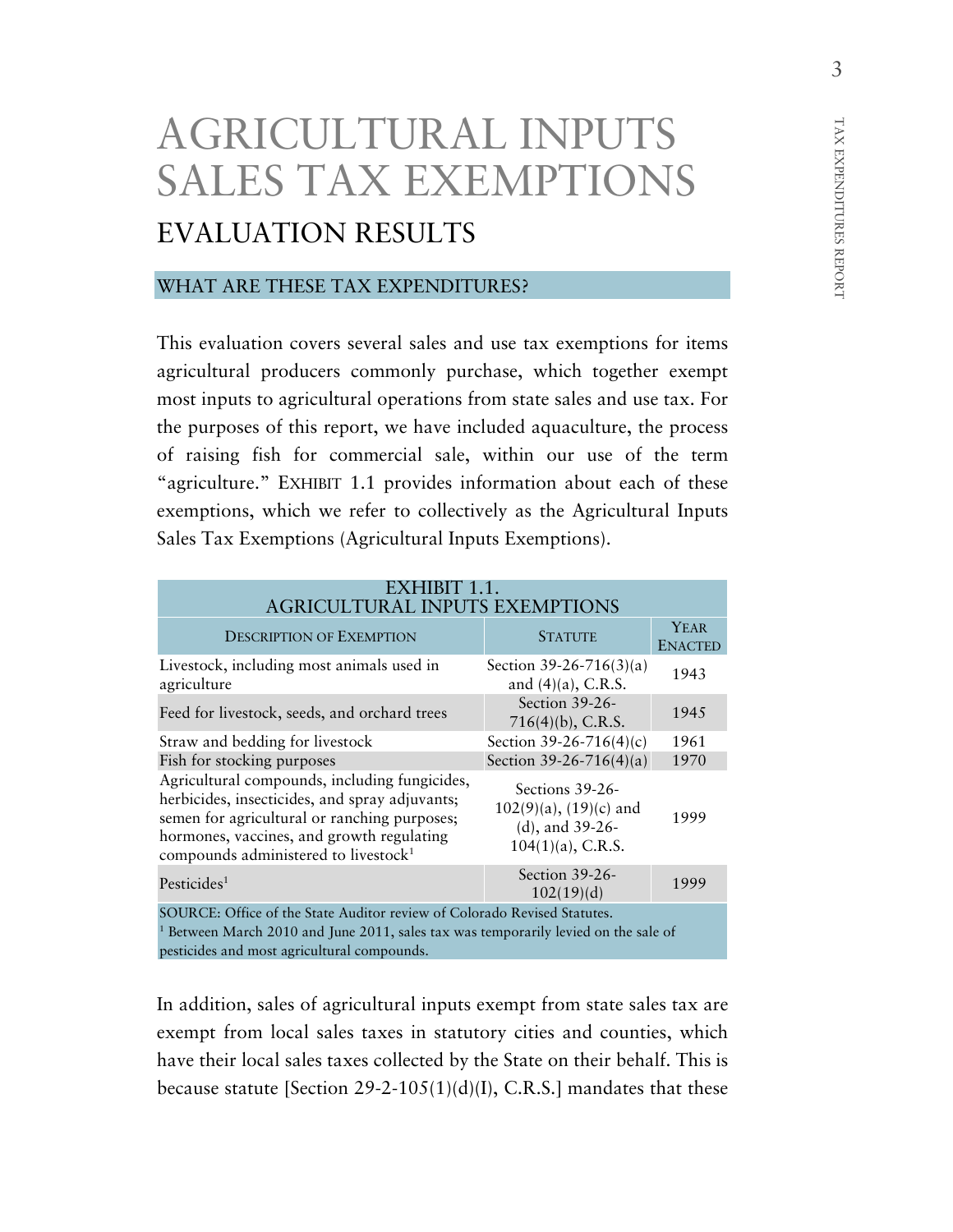local governments apply most of the State's sales tax exemptions, including all of the Agricultural Inputs Exemptions. Home-rule cities established under Article XX of the Colorado Constitution, which have the authority to set their own tax policies independent from the State, are not required to exempt these items from their local sales tax.

The Agricultural Inputs Exemptions are typically applied at the point of sale. Vendors selling covered items are responsible for determining whether the purchaser is a farmer or rancher, or if the item will be used for livestock and for exempting the purchaser from sales tax on the items. Vendors report the amount of exempt sales on the Department of Revenue's Sales Tax Return Form (Form DR 0100). Though vendors report most of the exemptions in aggregate on a line for "Other Exemptions, explanation required," the form contains a specific line for "Sales of agricultural compounds and pesticides," which vendors report separately.

## WHO ARE THE INTENDED BENEFICIARIES OF THE TAX EXPENDITURES?

Statute does not specifically identify the intended beneficiaries for the Agricultural Input Exemptions. We inferred, based on the statutory language, that the intended beneficiaries are Colorado farmers and ranchers who use these inputs to grow crops or raise livestock; meat, poultry, and livestock processing companies; and businesses and property owners who stock fish. We also inferred that consumers indirectly benefit from these exemptions since they likely reduce the effective tax rate on agricultural and aquacultural products they purchase.

In Calendar Year 2017, Colorado agricultural producers, who benefit from the Agricultural Inputs Exemptions, sold a combined total of \$6.8 billion worth of livestock, livestock products, and crops. The biggest product categories by sales were cattle and calves (\$3.4 billion), milk  $($754 \text{ million})$ , corn  $($532 \text{ million})$ , hay  $($365 \text{ million})$ , and wheat (\$320 million), according to the U.S. Department of Agriculture. Private

4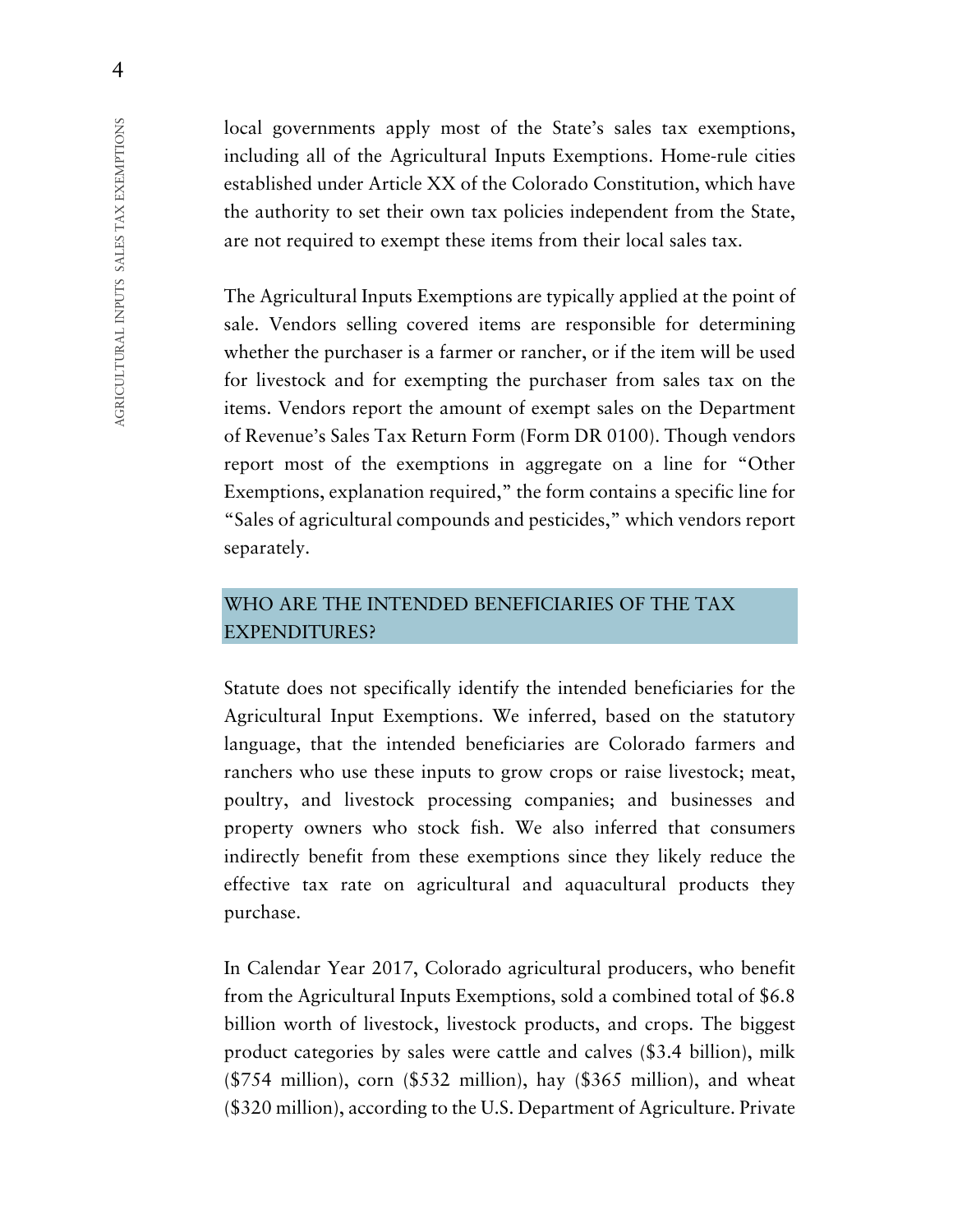aquacultural producers in the state sold about \$5 million in fish in Calendar Year 2013, the most recent year for which complete information was available.

As shown in EXHIBIT 1.2, the agricultural inputs covered by the Agricultural Inputs Exemptions (i.e., chemicals, seeds, feeds, livestock, and poultry) comprise about \$3.5 billion, or 67 percent, of the total \$5.2 billion in agricultural input costs for agricultural producers in Colorado in 2017.

#### EXHIBIT 1.2. MAJOR COLORADO AGRICULTURAL INPUT EXPENDITURES BY TOTAL AND PERCENT OF TOTAL (THOUSANDS), 2017



SOURCE: 2018 Colorado Agricultural Statistics Bulletin, U.S. Department of Agriculture. <sup>1</sup>"Other Inputs" are not exempted by the Agricultural Inputs Exemptions and include fuel, machinery, repairs, labor costs, rent, and interest payments.

## WHAT ARE THE PURPOSES OF THE TAX EXPENDITURES?

Statute does not directly state a purpose for the Agricultural Inputs Exemptions. Based on our review of statute, the legislative history, tax policy research, and other states' tax expenditure provisions, we inferred that the overarching purpose for all of the exemptions is to ensure that sales and use tax is only applied to purchases made by final consumers. Specifically, these types of agricultural exemptions, which are common structural provisions in states with sales and use tax, ensure that farmers and ranchers are not taxed on tangible goods they purchase which become part of the final products they produce. This is similar to the treatment of other industries that transform raw tangible goods into finished products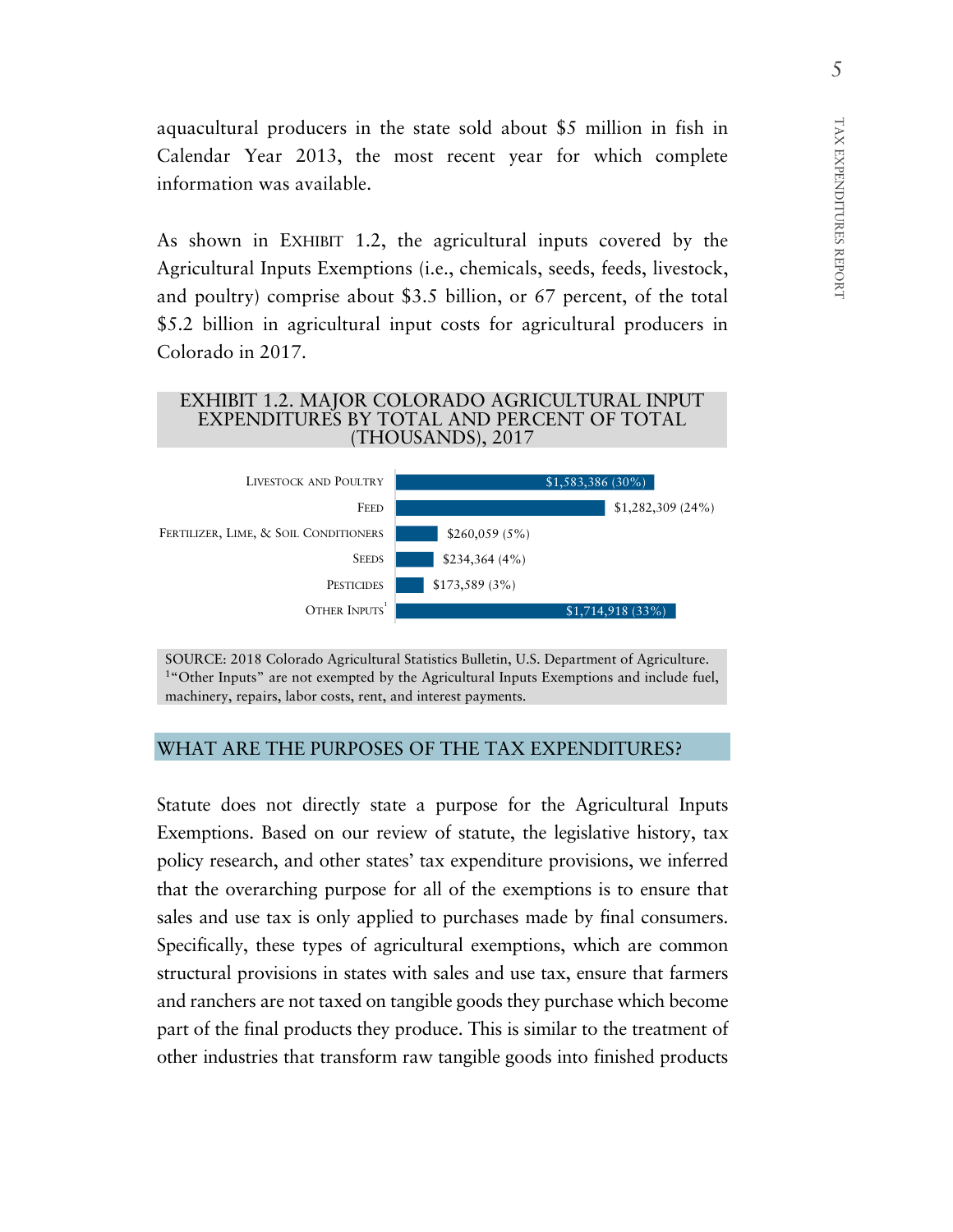and prevents uneven tax treatment for businesses based on the cost of their inputs.

The exemptions also ensure that the tax is only applied once, instead of at multiple points in an agricultural product's supply and distribution chain. This helps maintain fair competition among businesses and promotes transparency in the tax system by disclosing to consumers the full sales tax that is included in a product's cost, since it would be hidden from consumers if agricultural producers increased prices to account for sales taxes at earlier steps in the distribution chain. In addition, this prevents "tax pyramiding," which is essentially a form of double taxation where the effective retail sales tax rate paid by end consumers is higher than the nominal sales tax rate on the purchase price.

We also inferred a more specific purpose for the Pesticides Exemption. Specifically, based on the legislative declaration of House Bill 99-1381 that created this exemption, along with committee testimony, we inferred that its purpose was to ensure that Colorado pesticide dealers are not at a competitive disadvantage to dealers in bordering states where pesticides are exempt from sales tax. At the time that the bill was enacted, agricultural producers were traveling to other states to purchase pesticides and avoid sales tax. Agricultural producers would still have been liable for use tax in Colorado for these purchases, although some may not have been aware of this requirement or may have chosen not to comply.

## ARE THE TAX EXPENDITURES MEETING THEIR PURPOSE AND WHAT PERFORMANCE MEASURES WERE USED TO MAKE THIS DETERMINATION?

We found that the Agricultural Inputs Exemptions are meeting their purposes because they result in agricultural inputs not being subject to sales and use tax, and in the case of pesticides, align Colorado's sales tax treatment of pesticides with that of neighboring states.

Statute does not provide quantifiable performance measures for the exemptions. Therefore, we created and applied the following performance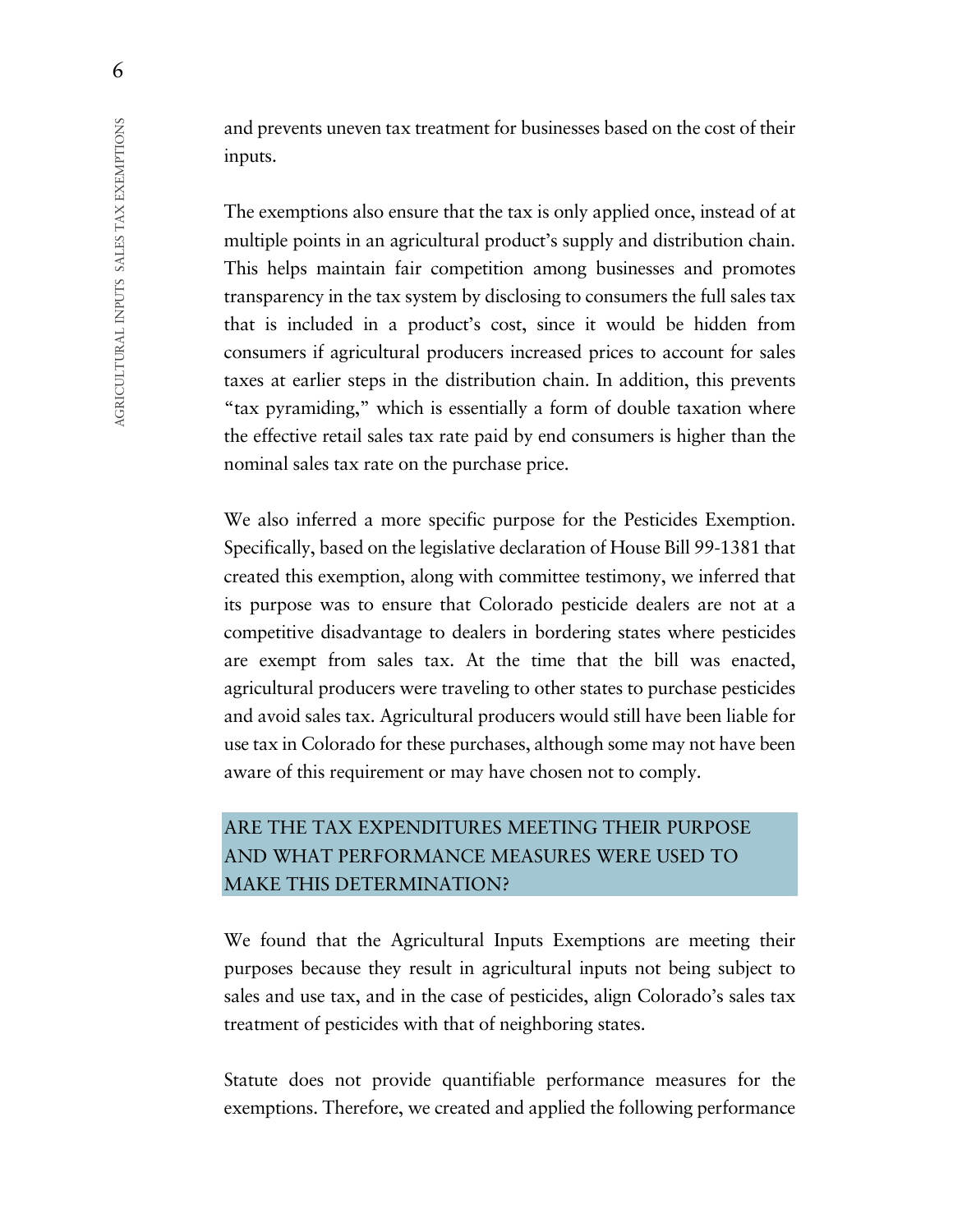measures to determine whether the exemptions are meeting their inferred purposes:

**PERFORMANCE MEASURE #1:** *To what extent do the Agricultural Inputs Exemptions exempt the covered agricultural inputs from Colorado's sales and use tax?*

**RESULT:** We determined that the majority of agricultural input sales are likely being exempted from sales and use tax as intended. Because most of the exemptions are reported in aggregate on the "other exemptions" line of the Department of Revenue's Retail Sales Tax Return (Form DR 0100), we could not determine the extent to which most of the exemptions are applied to eligible sales. However, the Department of Revenue's Retail Sales Tax reports and the stakeholders we contacted indicate that the exemptions are widely used. Specifically, the Department of Revenue's Retail Sales Tax Reports from Calendar Year 2015 (the most recent year that the reports were available) show that businesses in the "Agricultural, forestry, and fisheries" sector, a sector that likely makes many sales that are covered by the exemptions, reported about \$501 million in retail sales and applied exemptions to \$414 million (83 percent) of those sales. In addition, the agricultural vendors we contacted were aware of the exemptions and indicated that they are commonly applied.

**PERFORMANCE MEASURE #2:** *Did the Pesticides Exemption effectively align the tax treatment of pesticides with that of neighboring states and therefore, decrease the incentive for agricultural producers to purchase pesticides from out-of-state vendors?*

**RESULT:** We found that six of the seven states neighboring Colorado do not impose a sales tax on pesticides. As a result, Colorado treats pesticides similarly to other states in the region, which likely reduces the motivation of agricultural producers to travel across state lines to purchase pesticides free of sales tax. Further, all four of the pesticide dealers we spoke to were knowledgeable about the Pesticides Exemption and how to apply it. Two of the dealers also mentioned that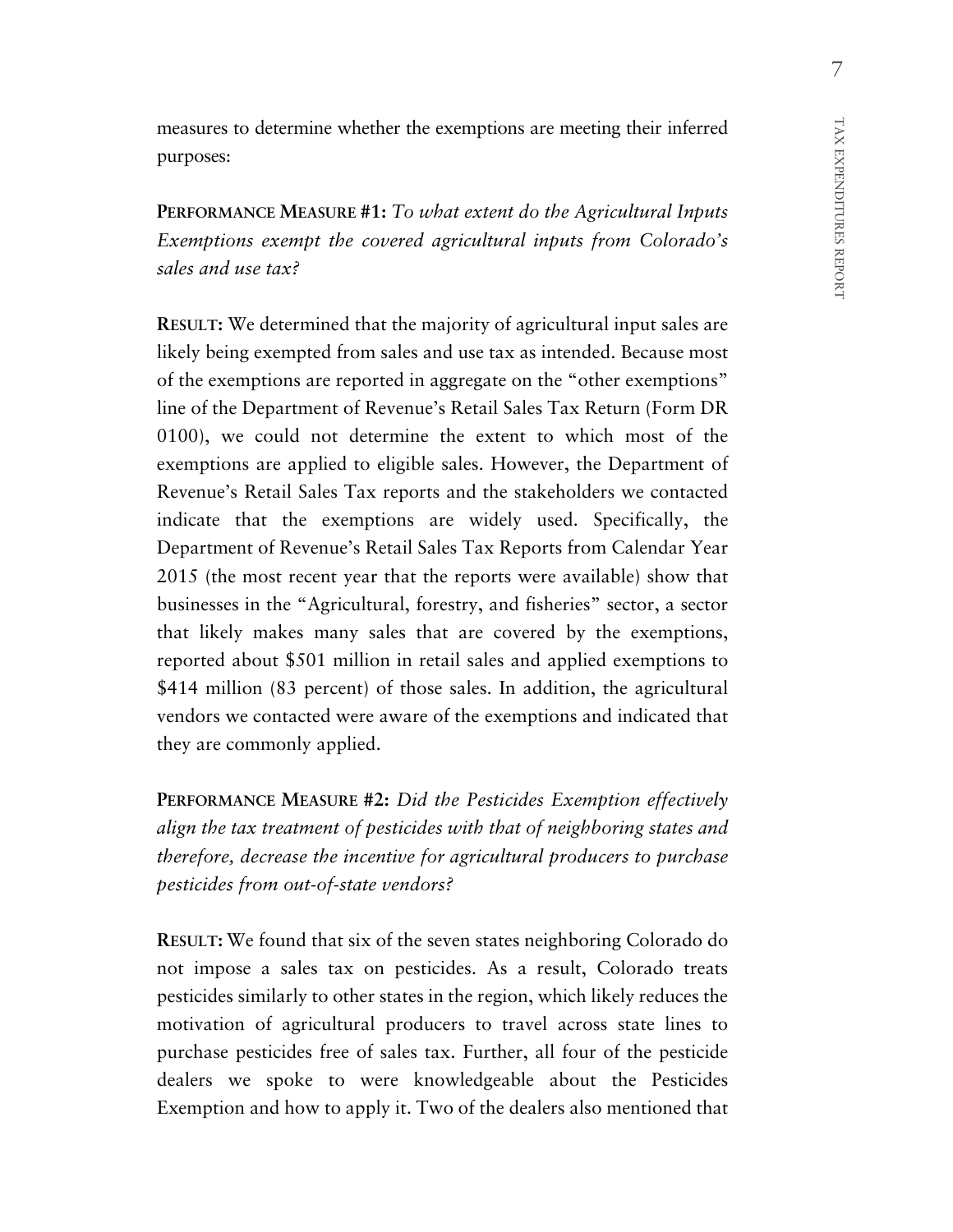before the Pesticide Exemption was enacted in 1999, Colorado agricultural producers would often purchase pesticides from neighboring states, particularly if they lived near the border, but that they are no longer aware of this occurring.

## WHAT ARE THE ECONOMIC COSTS AND BENEFITS OF THE TAX EXPENDITURES?

We estimated a total state revenue impact of \$231.2 million and a total local revenue impact of \$143.5 million due to the Agricultural Inputs Exemptions in Calendar Year 2017, with an equal amount saved by Colorado agricultural producers. EXHIBIT 1.3 shows our estimates of the revenue impact for the inputs included in the exemptions and how many taxpayers are claiming exemptions for each.

| EXHIBIT 1.3.<br>ESTIMATE OF STATE AND LOCAL REVENUE IMPACT FROM<br><b>ITEMS INCLUDED IN THE AGRICULTURAL INPUTS</b><br><b>EXEMPTIONS</b><br>TAX YEAR 2017 |                                                        |                                                        |                                                        |                                  |  |  |  |  |  |
|-----------------------------------------------------------------------------------------------------------------------------------------------------------|--------------------------------------------------------|--------------------------------------------------------|--------------------------------------------------------|----------------------------------|--|--|--|--|--|
| <b>EXEMPT ITEM</b>                                                                                                                                        | <b>TOTAL</b><br><b>COLORADO SALES</b><br>(IN MILLIONS) | <b>STATE REVENUE</b><br><b>IMPACT</b><br>(IN MILLIONS) | <b>LOCAL REVENUE</b><br><b>IMPACT</b> (IN<br>MILLIONS) | <b>TOTAL</b><br><b>TAXPAYERS</b> |  |  |  |  |  |
| Livestock                                                                                                                                                 | \$5,610.6                                              | \$162.7                                                | \$101.0                                                | 15,474                           |  |  |  |  |  |
| Livestock Feed                                                                                                                                            | \$1,764.7                                              | \$51.2                                                 | \$31.8                                                 | 20,302                           |  |  |  |  |  |
| Seeds and<br><b>Orchard Trees</b>                                                                                                                         | \$201.1                                                | \$5.8                                                  | \$3.6                                                  | 8,671                            |  |  |  |  |  |
| Livestock<br>Bedding                                                                                                                                      | Could not<br>determine                                 | Could not<br>determine                                 | Could not<br>determine                                 | 13,268                           |  |  |  |  |  |
| Agricultural<br>Compounds<br>and Pesticides                                                                                                               | \$393.0                                                | \$11.4                                                 | \$7.1                                                  | 11,085                           |  |  |  |  |  |
| Fish for<br>Stocking                                                                                                                                      | \$4.0                                                  | \$0.1                                                  | < \$0.1                                                | 16                               |  |  |  |  |  |
| <b>TOTAL</b>                                                                                                                                              | \$7,973.4                                              | \$231.2                                                | \$143.5                                                | 33,800 <sup>1</sup>              |  |  |  |  |  |

SOURCE: Office of the State Auditor analysis of data from the U.S. Department of Agriculture, Colorado Department of Agriculture, and Colorado State University. 1 Total does not sum due to some taxpayers claiming exemptions for multiple items. Estimated total taxpayers is equivalent to the number of farms and ranches in Colorado.

Our methodology for estimating these revenue impacts varied, but primarily relied on data from the U.S. Department of Agriculture as follows:

8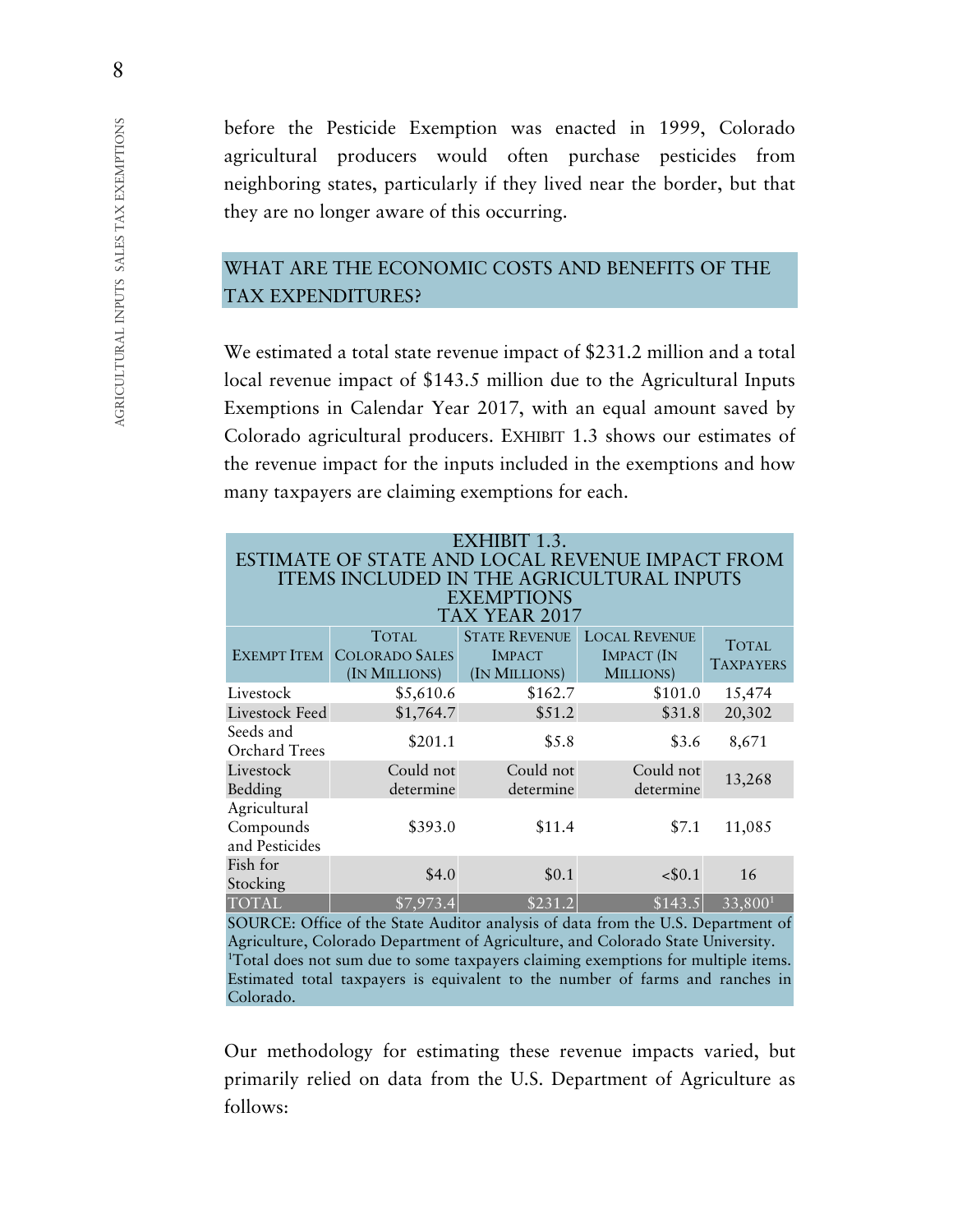We calculated the value of most of these exemptions using the 2012 Agricultural Census (the most recently-published version at the time of publication), then scaled this amount to 2017 figures using the average rate of growth/decline in the value of overall sales in each category, according to data from the Colorado Agricultural Statistics Bulletin. In addition, we calculated the number of taxpayers claiming these exemptions by using a similar method to scale the figures based on the decline in the number of farms and ranches in Colorado. However, since the Agricultural Census' production expenses categories do not exactly line up with these inputs, we made adjustments to some of these values. For example, the census has a category that estimates the amount of seeds, plants, vines, and trees that Colorado agricultural producers purchase. Since Department of Revenue guidance does not exempt vines from sales and use tax, we reduced this amount by 10 percent in order to arrive at our revenue estimate for seeds and orchard trees.

For the Fish Stocking Exemption, we used the 2013 Census of Aquaculture, which estimated the sales figures for food and sport fish producers, since aquaculture stakeholders indicated that these were likely the producers who sold live fish for stocking purposes. For our revenue estimate of the Agricultural Compounds and Pesticides Exemptions, which are the only Agricultural Inputs Exemptions tracked separately by the Department of Revenue, we used figures from the Department of Revenue's 2018 Tax Profile & Expenditure Report.

We estimated the local revenue impact by multiplying the average population-weighted local tax rate for state collected local governments of 1.8 percent by the estimated revenue amounts for each input shown above.

## WHAT IMPACT WOULD ELIMINATING THE TAX EXPENDITURES HAVE ON BENEFICIARIES?

Eliminating the Agricultural Inputs Exemptions would substantially increase taxes for Colorado agricultural producers. Without these exemptions, agricultural producers would have been subject to about TAX EXPENDITURES REPORT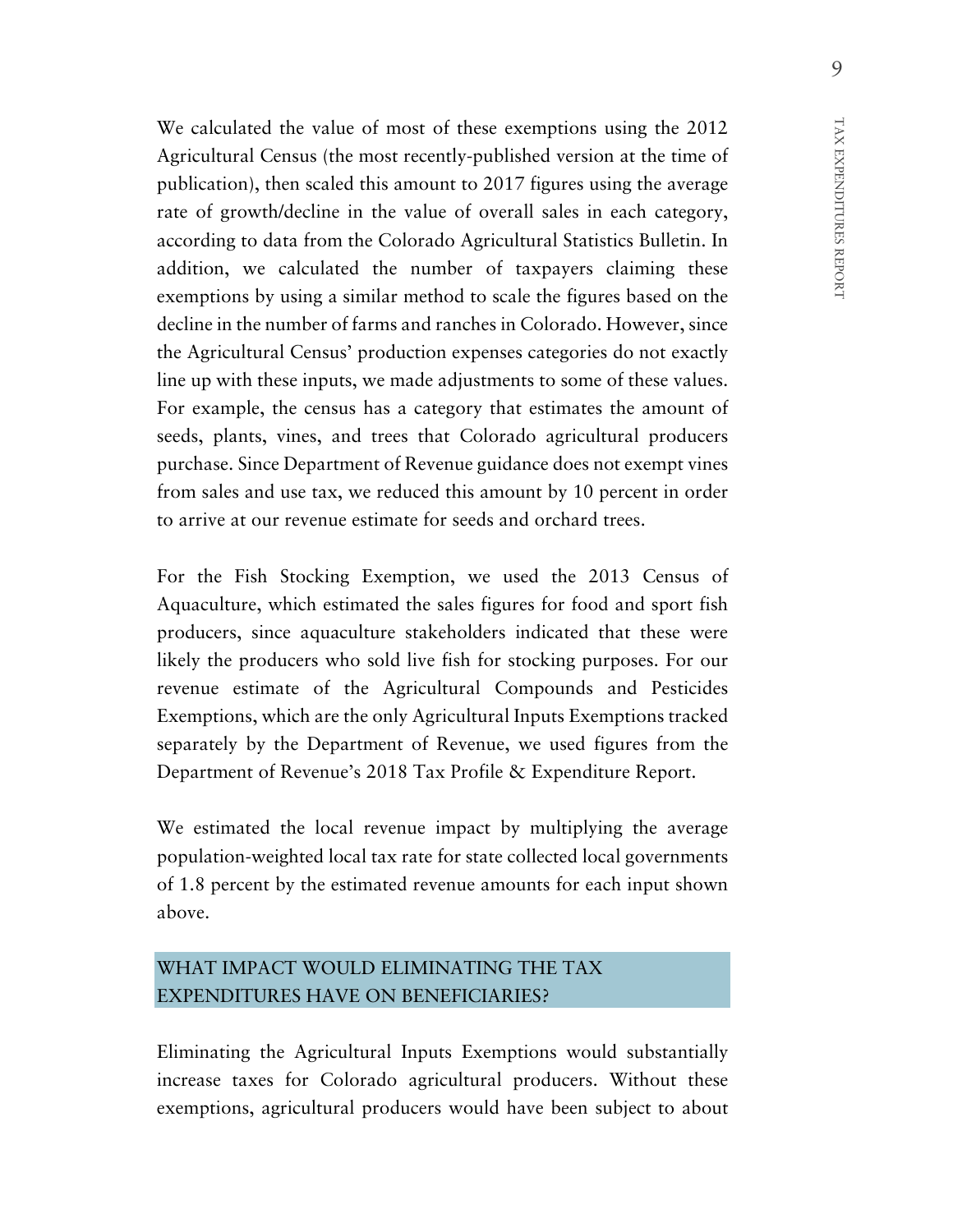\$374.7 million in additional taxes in Tax Year 2017. Unlike some businesses that could respond to tax increases by passing the tax on to consumers in the form of higher prices, because the price of most agricultural products is set by national and international markets, agricultural producers are typically "price takers" who would likely have to absorb the increased taxes, which would effectively decrease their income. Because most farms and ranches operate on relatively small profit margins (69 percent of farms and ranches have a profit margin of under 10 percent), if they had to absorb these additional taxes, their after tax income would decrease substantially. The U.S. Economic Research Service reported that Colorado farms had a total net income of about \$884.4 million in 2017, including both net income from farming operations and other farm-related income. Based on these estimates, eliminating the Agricultural Input Exemptions would be equivalent to increasing agricultural producers' statewide income tax rate by an additional 42 percent, resulting in a total tax rate increase about 9 times greater than the current state income tax rate of 4.63 percent. This increase could be enough to impact the financial viability of agricultural producers, in particular farms and ranches with lower profit margins, and could therefore decrease the State's agricultural production.

In addition, eliminating the Agricultural Inputs Exemptions would result in some products being taxed multiple times as they move through their distribution chain and, to the extent that agricultural producers could pass the additional costs on to consumers, would increase the cost of agricultural products. Those agricultural industries with more transactions in their production chains would be most affected by this issue, which is sometimes referred to as "tax pyramiding." For example, as shown in EXHIBIT 1.4, if each sale of a beef cow were taxed, it would potentially increase the tax burden on the consumer and the price (assuming meat packers pass the additional cost on to beef wholesalers and retailers). As shown, the combined tax on a cow sold for \$1,230 would be about \$70, for an effective rate of about 5.7 percent, compared to the state sales tax rate of 2.9 percent.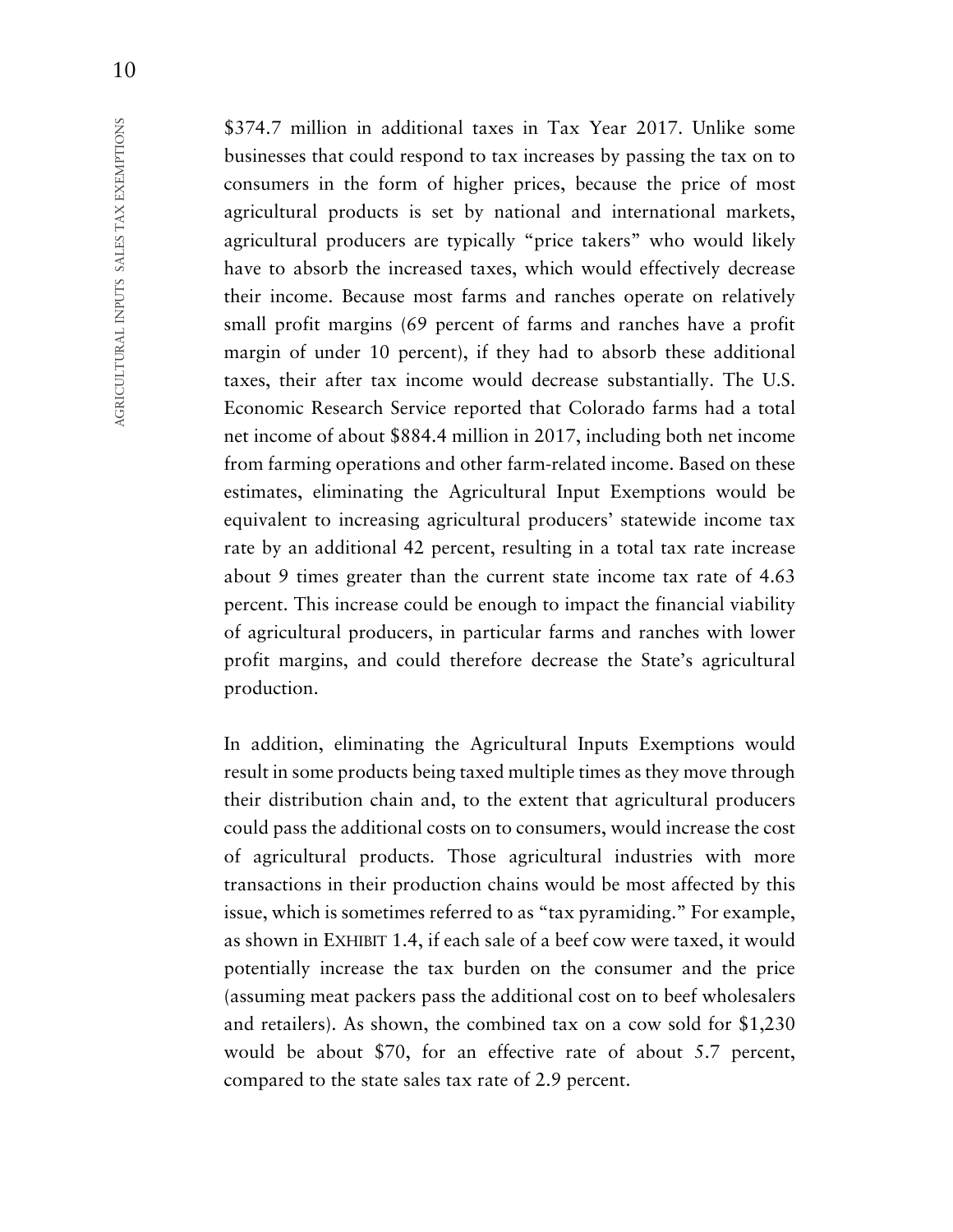

Finally, just as stakeholders told us that many farmers purchased their pesticides from dealers in other states before pesticides were exempt, it is likely that some agricultural producers would simply purchase their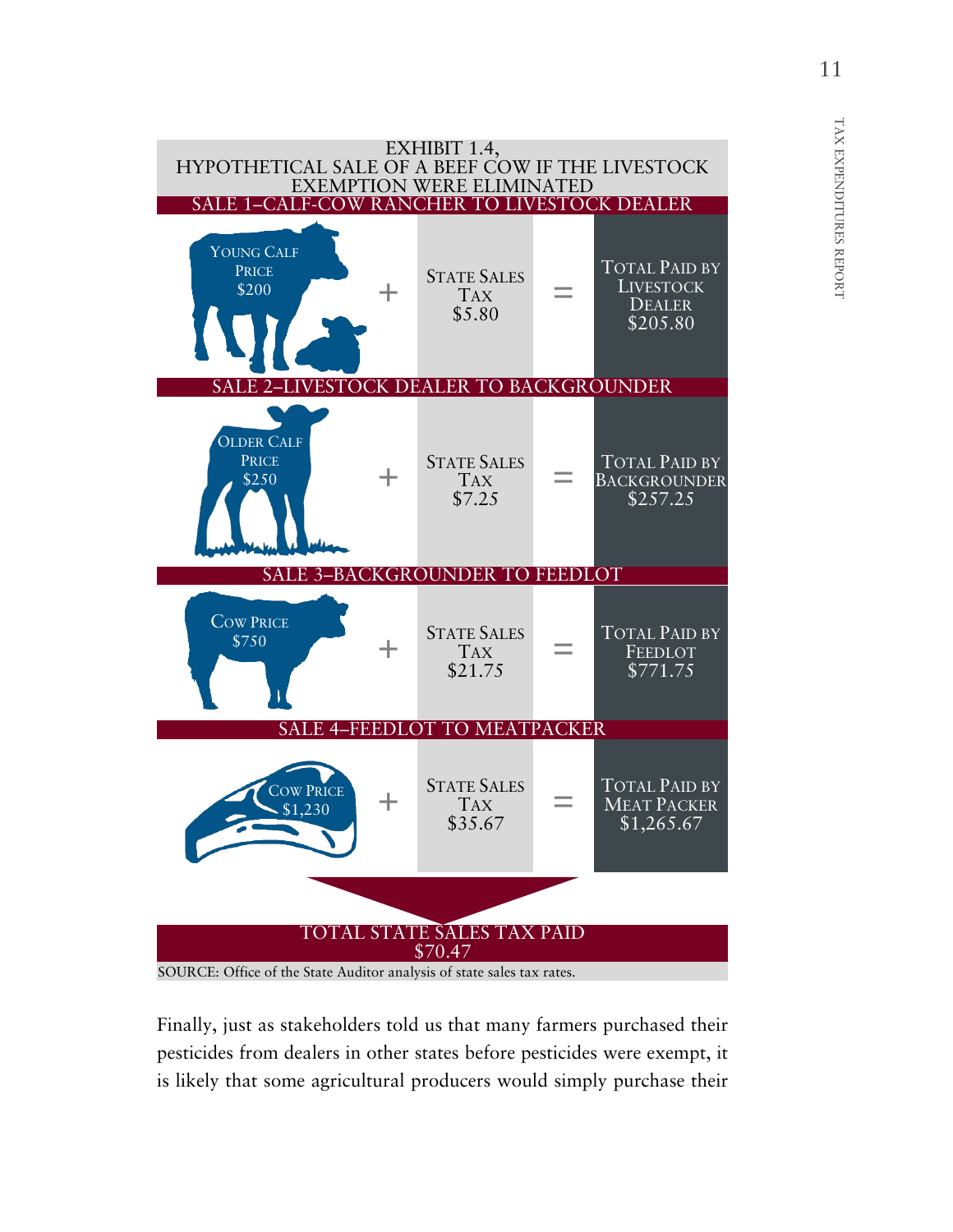inputs outside of Colorado if these exemptions were eliminated. This effect would be more significant for producers who live near a Colorado border, and much of Colorado's farmland and orchard groves are concentrated near Colorado's eastern and western borders.

## ARE THERE SIMILAR TAX EXPENDITURES IN OTHER STATES OR OTHER TAX EXPENDITURES OR PROGRAMS WITH A SIMILAR PURPOSE IN THE STATE?

We reviewed the tax codes of the other 44 states and the District of Columbia that levy a sales tax, and found that the items covered by Colorado's Agricultural Inputs Exemptions are commonly exempted by other states, though there is variation regarding the specific items covered. For example, all 44 states and the District of Columbia exempt most sales of feed and seeds, but fewer exempt livestock sales (41 states), agricultural compounds (40 states), livestock bedding (25 states), orchard trees (13 states), and fish used in aquaculture operations (8 states).

We did not identify other tax expenditures with a similar purpose available in Colorado.

## WHAT DATA CONSTRAINTS IMPACTED OUR ABILITY TO EVALUATE THE TAX EXPENDITURES?

Because the Department of Revenue's Retail Sales Tax Return (Form DR 0100) does not have a separate line where vendors can report the value of their exempt sales of livestock, livestock feed, livestock bedding, fish stocking, seeds, and orchard trees, they must lump together the value of these and many other exemptions they claim in the "Other Exemptions, explanation required" line. Therefore, there is no data on how much Colorado businesses are claiming for these exemptions. This data would allow us to provide a more accurate and reliable estimate of the revenue impact to the State. Therefore, if the General Assembly determined that a more accurate figure is necessary, it could direct the Department of Revenue to add additional reporting lines on its Retail Sales Tax Return and make changes in GenTax, its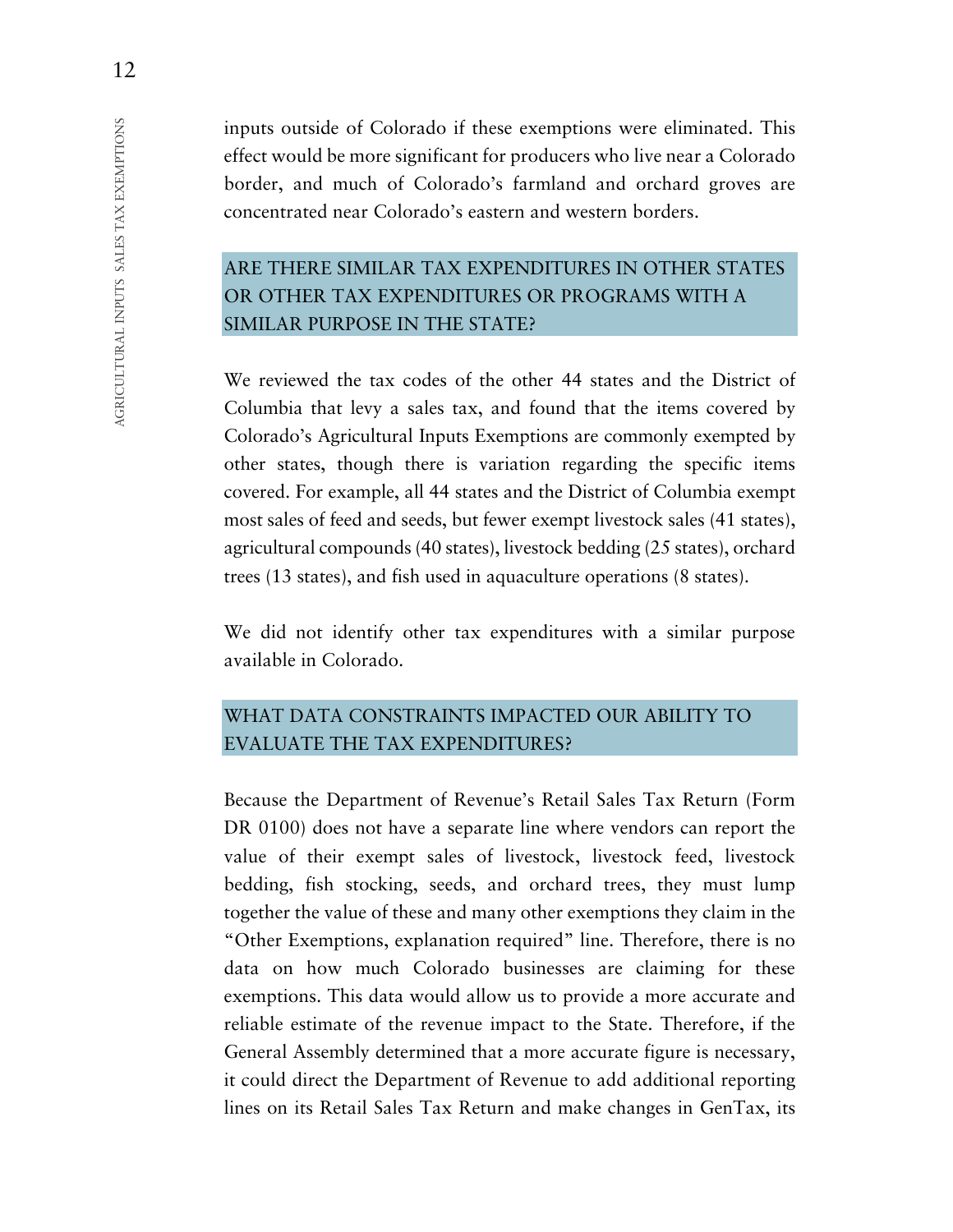tax processing and information system, to capture and pull this additional information. However, according to the Department of Revenue, this type of change would require additional resources to develop the form and complete the necessary programming in GenTax (see the Tax Expenditures Overview Section of the Office of the State Auditor's *September 2018 Tax Expenditures Compilation Report* for additional details on the limitations of Department of Revenue data and the potential costs of addressing the limitations).

## WHAT POLICY CONSIDERATIONS DID THE EVALUATION IDENTIFY?

THE GENERAL ASSEMBLY MAY WANT TO REVIEW AND CLARIFY STATUTES SPECIFYING WHICH AGRICULTURAL INPUTS ARE EXEMPT. Specifically, based on our review of statute, we identified several types of inputs that are similar to those that are currently exempted from sales tax by the Agricultural Inputs Exemptions, but for which statute does not clearly state an exemption.

 **FERTILIZER.** Although Section 39-26-102(19)(c) C.R.S., specifies that sales of "agricultural compounds" are wholesale sales, which are not subject to sales and use tax, it does not specifically list fertilizers among a list of items included under the definition of agricultural compounds. Until 2014, Department of Revenue regulations and taxpayer guidance treated fertilizer used for agricultural purposes as exempt and 89 percent of respondents to our 2017-2018 survey of Colorado agricultural producers indicated that they typically do not pay sales tax on fertilizer purchases. However, the Department removed its rules concerning the sales tax treatment of fertilizer in 2014 and as of January 2019, the Department no longer provided taxpayer guidance on applying the Agricultural Compounds and Pesticides Exemption. Thus, it may no longer be clear to taxpayers whether fertilizers are intended to be exempt from sales and use tax and the General Assembly may want to amend statute to clarify this.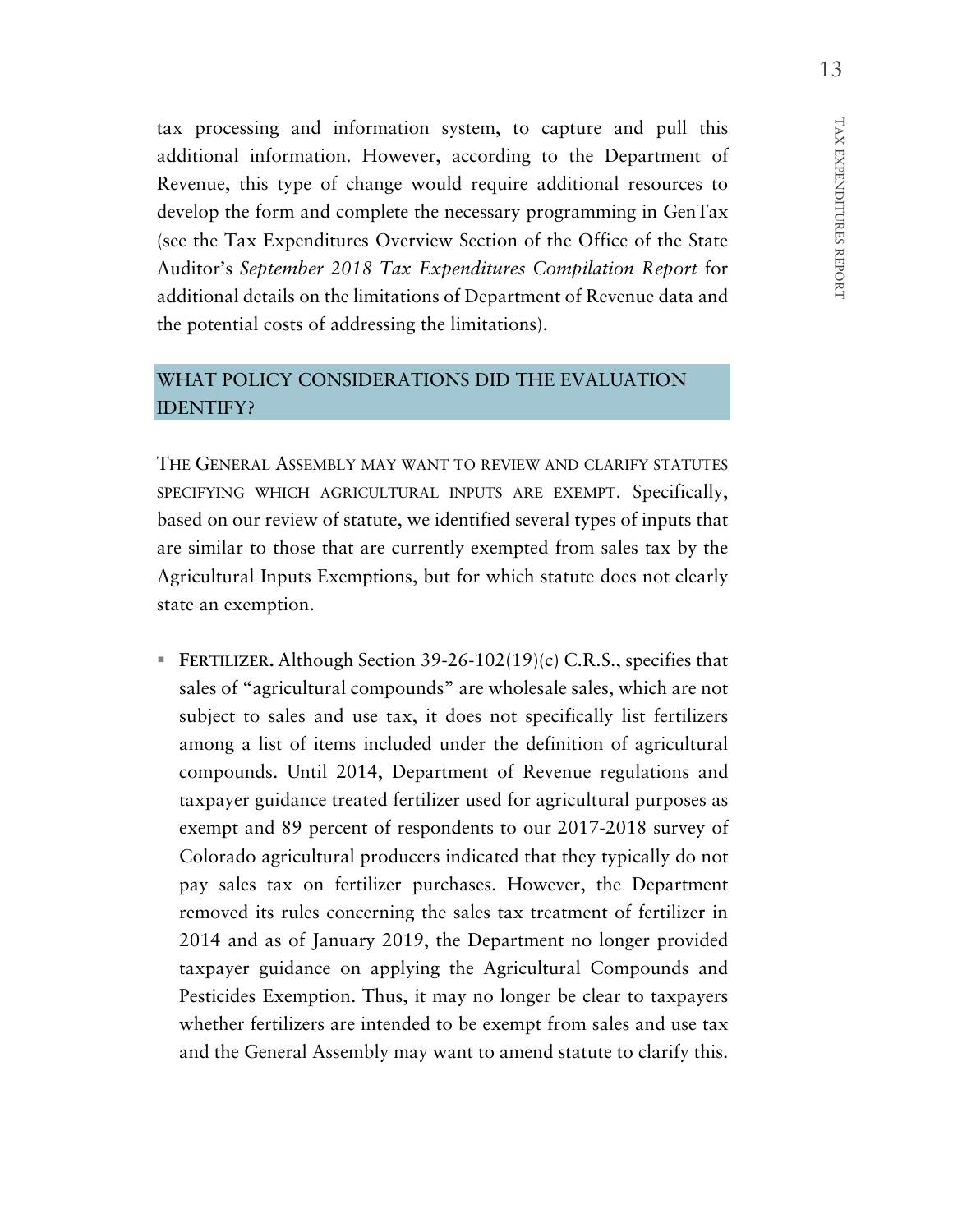**SOIL CONDITIONERS, PLANT AMENDMENTS, PLANT GROWTH REGULATORS, MULCHES, COMPOST, AND MANURE.** These are all commonly-used inputs into farming operations to improve the physical or chemical condition of the soil, preserve or facilitate seed/plant growth, or improve root development and other desirable plant characteristics. Though they appear to have a similar purpose as many agricultural inputs that fall within the Agricultural Inputs Exemptions, they are not included within the definition of any of the covered items and are therefore, not exempt from sales tax. Our review of exemptions in the seven states bordering Colorado, indicates that three directly exempt one or more of these types of inputs from sales or gross receipts tax.

- **AQUACULTURE.** Although the Department of Revenue has not issued official guidance, staff told us that their understanding was that the Agricultural Inputs Exemptions for livestock, livestock feed, and agricultural compounds and pesticides (Section 39-26-716(4)(a), C.R.S.) do not apply to sales of fish for non-stocking purposes (as opposed to fish sold for stocking purposes, which are explicitly exempted), since these fish are not explicitly defined as "livestock." However, aquaculture stakeholders that we interviewed indicated that statute could be interpreted to include fish within the statutory definition of livestock, which is defined as "cattle, horses, mules, burros, sheep, lambs, poultry, swine, ostrich, llama, alpaca, and goats, regardless of use, and any other animal which is raised primarily for food, fiber, or hide production" [Section 39-26- 102(5.5) C.R.S]. Therefore, the General Assembly may want to clarify whether sales of fish, other than those used for stocking purposes, should be included within the exemption.
- **EMBRYOS/FISH EGGS.** Livestock owners looking to pass on the genetics of an animal or grow their livestock numbers may use artificial insemination instead of natural mating. With artificial insemination, livestock owners have the option of conducting embryo transfers, in which semen is artificially inseminated into the ovulating female animal whose genetic stock is desired, then the